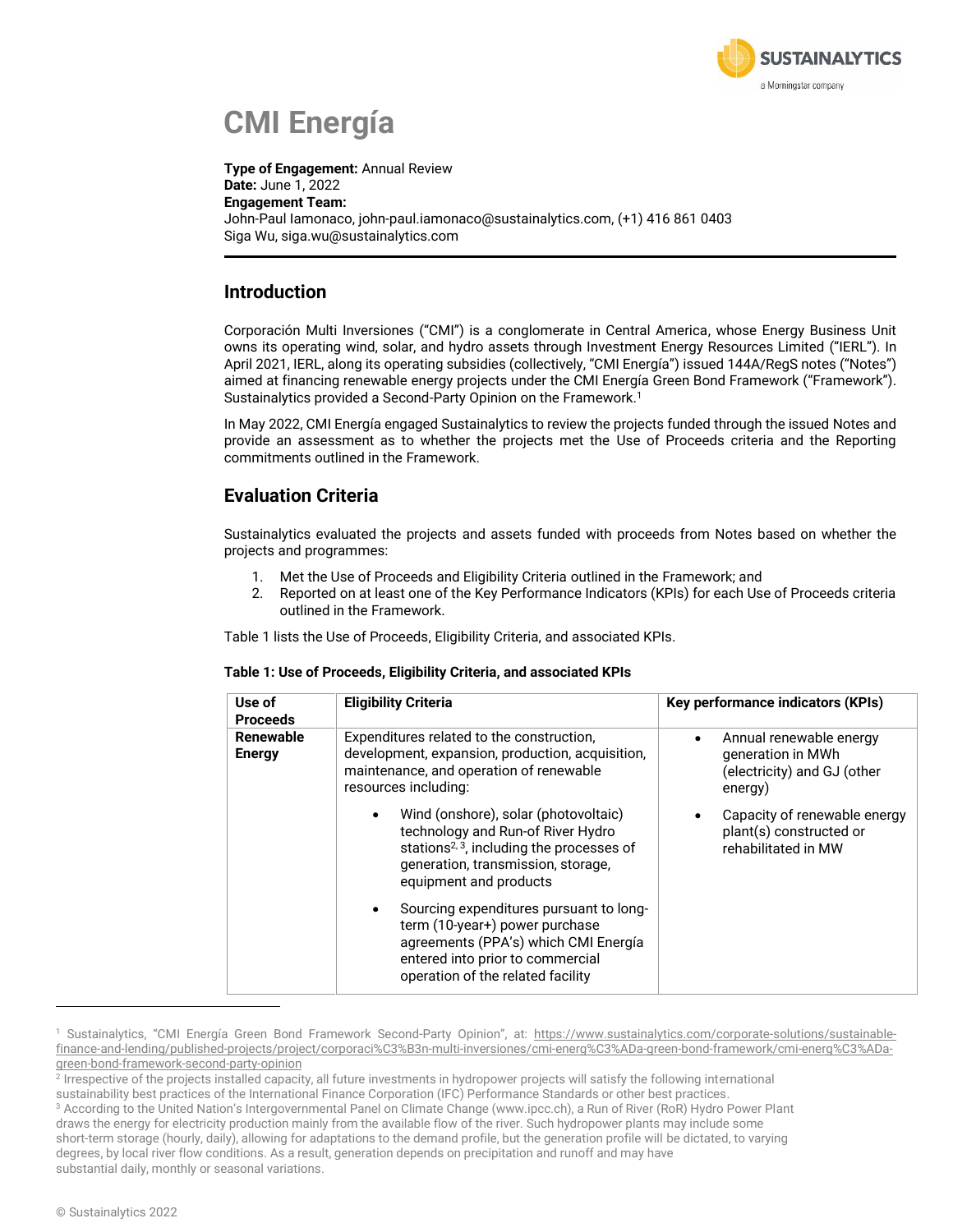

## **Issuing Entity's Responsibility**

CMI Energía is responsible for providing accurate information and documentation relating to the details of the projects that have been funded, including description of projects, amounts allocated, and project impact.

## **Independence and Quality Control**

Sustainalytics, a leading provider of ESG and corporate governance research and ratings to investors, conducted the verification of CMI Energía's Green Bond Use of Proceeds. The work undertaken as part of this engagement included collection of documentation from CMI Energía employees and review of documentation to confirm the conformance with the CMI Energía Green Bond Framework.

Sustainalytics has relied on the information and the facts presented by CMI Energía with respect to the financed projects. Sustainalytics is not responsible nor shall it be held liable if any of the opinions, findings, or conclusions it has set forth herein are not correct due to incorrect or incomplete data provided by CMI Energía.

Sustainalytics made all efforts to ensure the highest quality and rigor during its assessment process and enlisted its Sustainability Bonds Review Committee to provide oversight over the assessment of the review.

### **Conclusion**

Based on the limited assurance procedures conducted,<sup>4</sup> nothing has come to Sustainalytics' attention that causes us to believe that, in all material respects, the reviewed bond projects, funded through proceeds of CMI Energía's Notes, are not in conformance with the Use of Proceeds and Reporting Criteria outlined in the CMI Energía Green Bond Framework. CMI Energía has disclosed to Sustainalytics that an amount equal to the net proceeds of the Notes is expected to be fully allocated by 2025.

### **Detailed Findings**

#### **Table 2: Detailed Findings**

| <b>Eligibility</b><br><b>Criteria</b>        | <b>Procedure Performed</b>                                                                                                                                                                                                                                                      | <b>Factual Findings</b>                                                                   | Error or<br><b>Exceptions</b><br><b>Identified</b> |
|----------------------------------------------|---------------------------------------------------------------------------------------------------------------------------------------------------------------------------------------------------------------------------------------------------------------------------------|-------------------------------------------------------------------------------------------|----------------------------------------------------|
| Use of<br><b>Proceeds</b><br><b>Criteria</b> | Verification of the projects funded by the<br>Notes in 2021 to determine if projects<br>aligned with the Use of Proceeds Criteria<br>outlined in the CMI Energía Green Bond<br>Framework and above in Table 1.                                                                  | All projects reviewed<br>complied with the Use<br>of Proceeds criteria.                   | None                                               |
| Reporting<br><b>Criteria</b>                 | Verification of the projects funded by the<br>Notes in 2021 to determine if impact of<br>projects was reported in line with the KPIs<br>outlined in the CMI Energía Green Bond<br>Framework and above in Table 1. For a list<br>of KPIs reported please refer to Appendix<br>1. | All projects reviewed<br>reported on at least one<br>KPI per Use of Proceeds<br>criteria. | None                                               |

<sup>4</sup> Sustainalytics limited assurance process includes reviewing the documentation relating to the details of the projects that have been funded, including description of projects, estimated and realized costs of projects, and project impact, which were provided by the Issuer. The Issuer is responsible for providing accurate information. Sustainalytics has not conducted on-site visits to projects.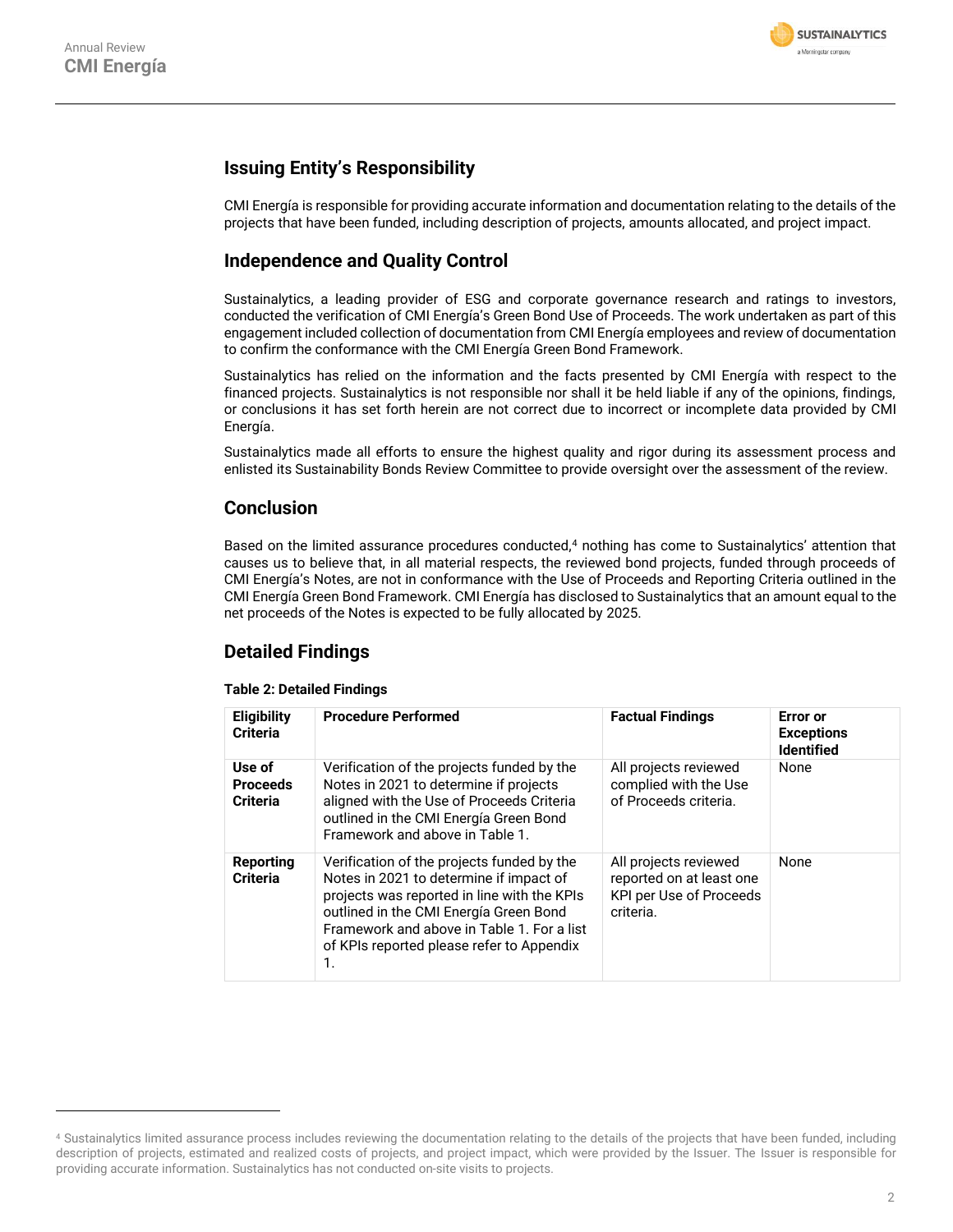

## **Appendix**

## **Appendix 1: Allocation and Impact Reporting by Eligibility Criteria**

**Table 3: Green Bond Allocation**

| <b>Net Bond Proceeds Allocation (USD million)</b> |       |  |  |  |  |
|---------------------------------------------------|-------|--|--|--|--|
| Refinanced Debt by Bond Issuance <sup>5</sup>     | 339.5 |  |  |  |  |
| <b>Allocation to Eligible Projects</b>            | 102.1 |  |  |  |  |
| <b>Pending Allocation</b>                         | 258.4 |  |  |  |  |
| <b>Total Bond Issuance Amount</b>                 | 700   |  |  |  |  |

#### **Table 4: Details of Eligible Projects**

| <b>Project Name</b>                      | <b>Technology</b>         | <b>Country of</b><br><b>Project</b> | <b>Installed</b><br><b>Capacity</b><br>(MW) | <b>Energy</b><br><b>Generated</b><br>(MWh) | <b>Net Bond</b><br><b>Proceeds</b><br><b>Allocated to</b><br><b>Capital</b><br><b>Expenditure</b><br>(USD million) | <b>Net Bond</b><br><b>Proceeds</b><br><b>Allocated to</b><br><b>Operational</b><br><b>Expenditure</b><br>(USD million) |
|------------------------------------------|---------------------------|-------------------------------------|---------------------------------------------|--------------------------------------------|--------------------------------------------------------------------------------------------------------------------|------------------------------------------------------------------------------------------------------------------------|
| <b>Alisios Plants</b>                    | Wind                      | Costa Rica                          | 80.0                                        | 404,122                                    | 1.6                                                                                                                | 10.4                                                                                                                   |
| Orosí                                    | Wind                      | Costa Rica                          | 50.0                                        | 245.393                                    | 0.7                                                                                                                | 5.2                                                                                                                    |
| <b>CdH</b>                               | Wind                      | Honduras                            | 126.0                                       | 376,638                                    | 1.1                                                                                                                | 13.8                                                                                                                   |
| Eolo                                     | Wind                      | Nicaragua                           | 44.0                                        | 180,017                                    | 0.4                                                                                                                | 6.2                                                                                                                    |
| PESRL <sup>6</sup>                       | Wind                      | Costa Rica                          | 23.5                                        |                                            | 0.0                                                                                                                | 0.1                                                                                                                    |
| <b>Choluteca</b>                         | Solar                     | Honduras                            | 70.0                                        | 150,248                                    | 0.8                                                                                                                | 4.8                                                                                                                    |
| Mata de<br>Palma                         | Solar                     | Dominican<br>Republic               | 52.5                                        | 98.391                                     | 9.9                                                                                                                | 2.1                                                                                                                    |
| Bosforo <sup>7</sup>                     | Solar                     | El Salvador                         | 55.0                                        | 126,290                                    | $\overline{\phantom{a}}$                                                                                           | 2.5                                                                                                                    |
| <b>Santa Teresa</b>                      | Hydro                     | Guatemala                           | 16.0                                        | 53,794                                     | 0.0                                                                                                                | 2.6                                                                                                                    |
| Renace                                   | Hydro                     | Guatemala                           | 301.0                                       | 1,215,518                                  | 2.0                                                                                                                | 35.1                                                                                                                   |
| <b>IELOU8</b>                            | Distributed<br>generation | Guatemala/<br>El Salvador           | 4.2                                         | 4,726                                      | 1.2                                                                                                                | 1.6                                                                                                                    |
| Total <sup>9</sup>                       |                           |                                     | 81810                                       | 2,855,137                                  | 17.8                                                                                                               | 84.4                                                                                                                   |
| <b>Total Net Bond Proceeds Allocated</b> |                           |                                     |                                             |                                            | 102.111                                                                                                            |                                                                                                                        |

<sup>5</sup> CMI Energía refinanced Alisios with USD 125.5 million in 2017, Renace IV with USD 164 million in 2019 and Meta de Palma with USD 50 million in 2020. <sup>6</sup> Power Purchase Agreement of PESR expired in November 2020, in 2021 the plant was maintained for future operations and only operational expenditures incurred.

<sup>7</sup> Bosforo is a 110MW project which is 50% owned by CMI Energía under a Joint Venture Agreement.

<sup>8</sup> IELOU is a distribution generation company of CMI Energía which operates solar installations on rooftops of facilities used by other affiliates of the CMI Group in Guatemala and El Salvador.

<sup>&</sup>lt;sup>9</sup> Totals may not correspond with the sum of the separate figures due to rounding.

<sup>&</sup>lt;sup>10</sup> Installed capacity excludes distributed generation installed capacity (IELOU) and includes 50% or 55 MW of CMI Energía's participation in the Bósforo Joint Venture.

<sup>&</sup>lt;sup>11</sup> The number shown is the result after rounding.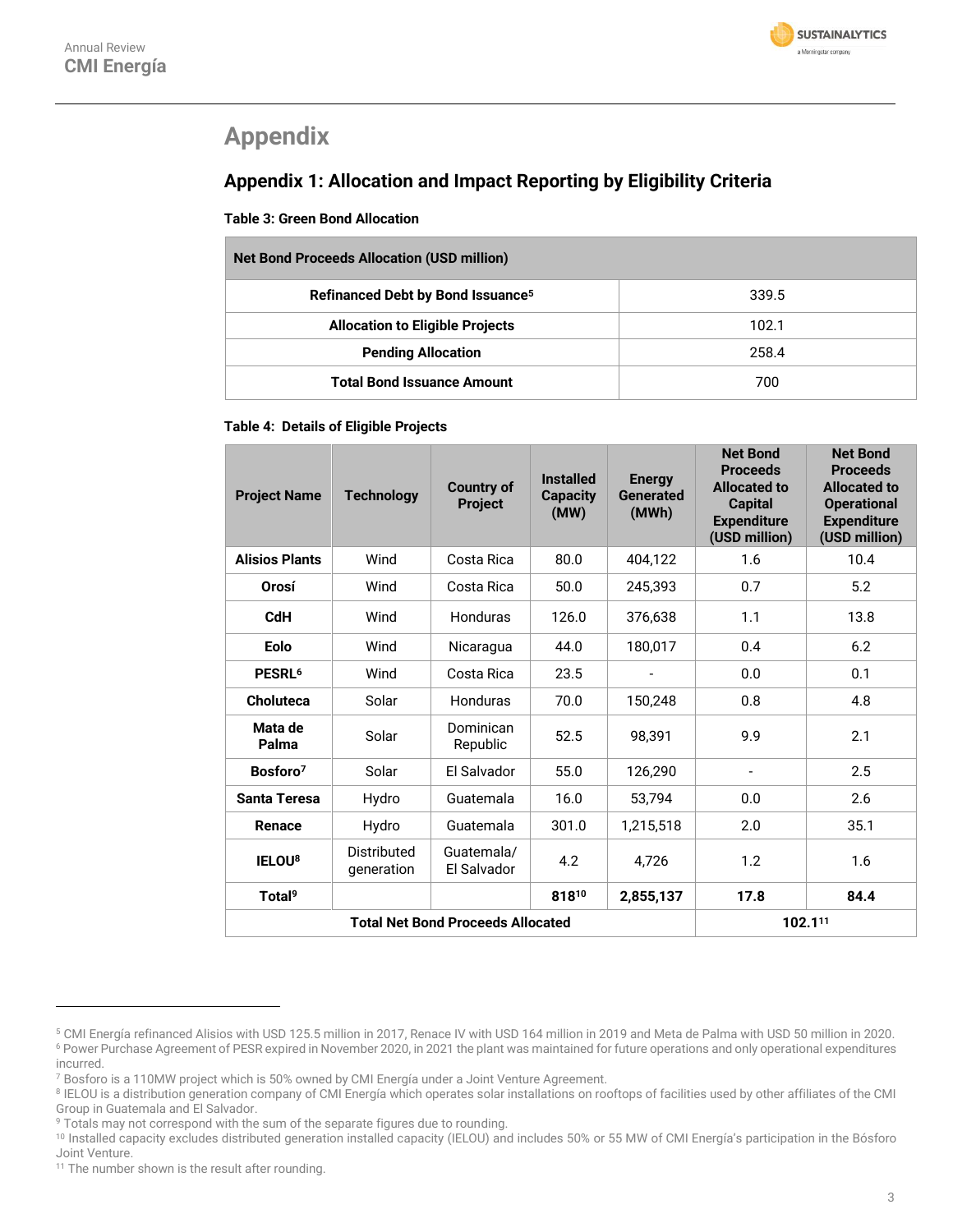

## **Disclaimer**

#### **Copyright ©2022 Sustainalytics. All rights reserved.**

The information, methodologies and opinions contained or reflected herein are proprietary of Sustainalytics and/or its third party suppliers (Third Party Data), and may be made available to third parties only in the form and format disclosed by Sustainalytics, or provided that appropriate citation and acknowledgement is ensured. They are provided for informational purposes only and (1) do not constitute an endorsement of any product or project; (2) do not constitute investment advice, financial advice or a prospectus; (3) cannot be interpreted as an offer or indication to buy or sell securities, to select a project or make any kind of business transactions; (4) do not represent an assessment of the issuer's economic performance, financial obligations nor of its creditworthiness; and/or (5) have not and cannot be incorporated into any offering disclosure.

These are based on information made available by the issuer and therefore are not warranted as to their merchantability, completeness, accuracy, up-to-dateness or fitness for a particular purpose. The information and data are provided "as is" and reflect Sustainalytics' opinion at the date of their elaboration and publication. Sustainalytics accepts no liability for damage arising from the use of the information, data or opinions contained herein, in any manner whatsoever, except where explicitly required by law. Any reference to third party names or Third Party Data is for appropriate acknowledgement of their ownership and does not constitute a sponsorship or endorsement by such owner. A list of our third-party data providers and their respective terms of use is available on our website. For more information, visit [http://www.sustainalytics.com/legal-disclaimers.](http://www.sustainalytics.com/legal-disclaimers)

The issuer is fully responsible for certifying and ensuring the compliance with its commitments, for their implementation and monitoring.

In case of discrepancies between the English language and translated versions, the English language version shall prevail.